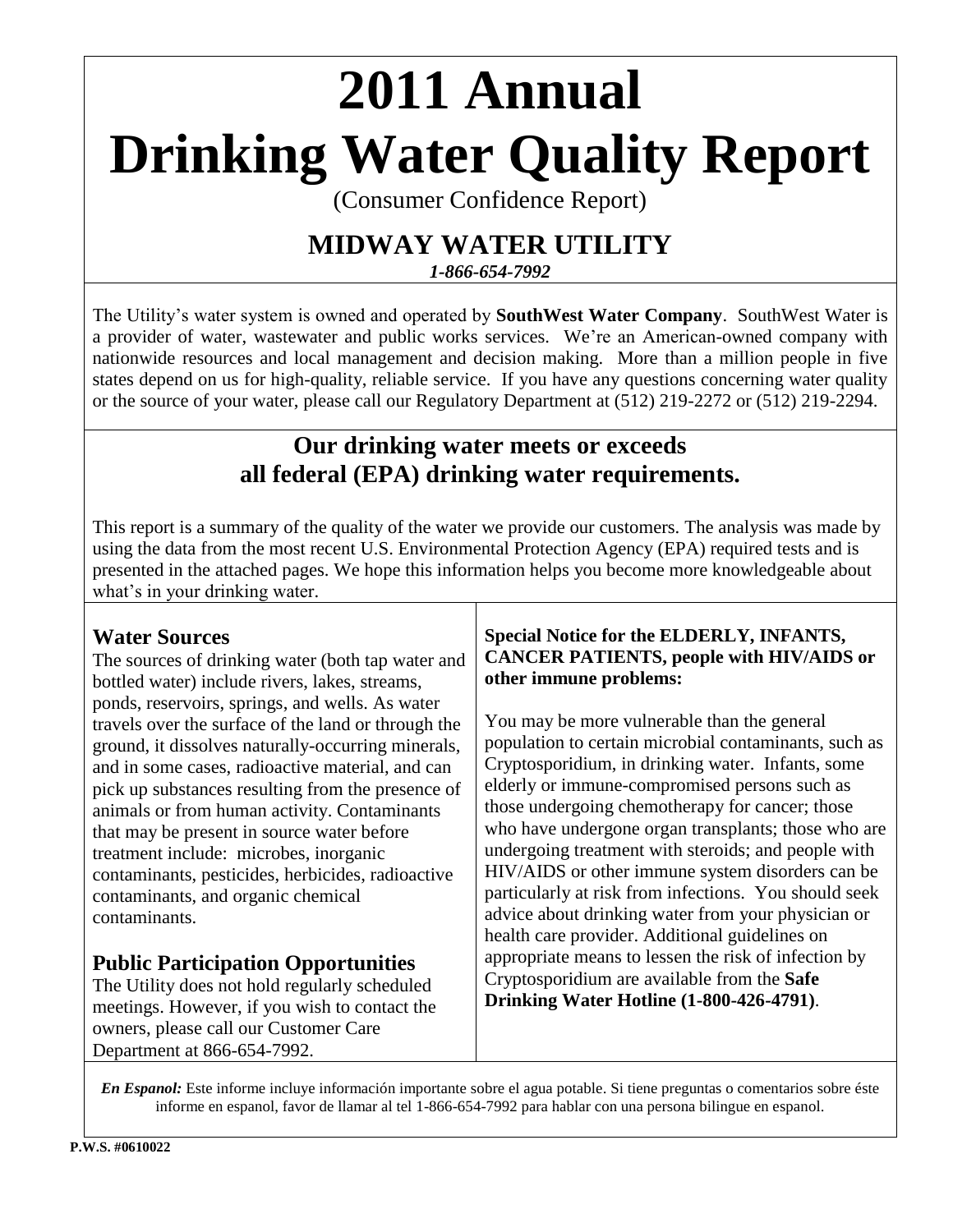# **Where do we get our drinking water?**

Our drinking water is obtained from ground and surface water sources. Our water is purchased from Mustang SUD. It comes from the Paluxy Aquifer and Lake Lewisville. A source water susceptibility assessment for your drinking water sources(s) is currently being updated by the Texas Commission on Environmental Quality and will be provided to us this year. The report will describe the susceptibility and types of constituents that may come into contact with your drinking water source based on human activities and natural conditions. The information contained in the assessment will allow us to focus our source water protection strategies. For more information on source water assessments and protection efforts at our system, please contact us.

# *ALL drinking water may contain contaminants.*

When drinking water meets federal standards there may not be any health based benefits to purchasing bottled water or point of use devices. Drinking water, including bottled water, may reasonably be expected to contain at least small amounts of some contaminants. The presence of contaminants does not necessarily indicate that water poses a health risk. More information about contaminants and potential health effects can be obtained by calling the EPA's Safe Drinking Water Hotline (1-800-426-4791).

# **Secondary Constituents**

Many constituents (such as calcium, sodium, or iron) which are often found in drinking water can cause taste, color, and odor problems. The taste and odor constituents are called secondary constituents and are regulated by the State of Texas, not the EPA. These constituents are not causes for health concern. Therefore, secondaries are not required to be reported in this document but they may greatly affect the appearance and taste of your water.

# **About the Following Pages**

The pages that follow list all of the federally regulated or monitored contaminants which have been found in your drinking water. The U.S. EPA requires water systems to test for up to 97 contaminants.

## **DEFINITIONS**

#### **Maximum Contaminant Level (MCL)**

The highest permissible level of a contaminant in drinking water. MCLs are set as close to the MCLGs as feasible using the best available treatment technology. **Maximum Contaminant Level Goal (MCLG)** The level of a contaminant in drinking water below which there is no known or expected health risk.

MCLGs allow for a margin of safety.

# **Maximum Residual Disinfectant Level (MRDL)**

The highest level of disinfectant allowed in drinking water. There is convincing evidence that addition of a disinfectant is necessary for control of microbial contaminants.

### **Maximum Residual Disinfectant Level Goal (MRDLG)**

The level of a drinking water disinfectant below which there is no known or expected risk to health. MRDLGs do not reflect the benefits of the use of disinfectants to control microbial contamination.

### **Treatment Technique (TT)**

A required process intended to reduce the level of a contaminant in drinking water.

### **Action Level (AL)**

The concentration of a contaminant which, if exceeded, triggers treatment or other requirements which a water system must follow.

### **ABBREVIATIONS**

NTU – Nephelometric Turbidity Units

- MFL million fibers per liter (a measure of asbestos)
- pCi/L picocuries per liter (a measure of radioactivity)
- ppm parts per million, or milligrams per liter (mg/L)
- ppb parts per billion, or micrograms per liter  $(\mu g/L)$
- ppt parts per trillion, or nanograms per litter
- ppq parts per quadrillion, or picograms per litter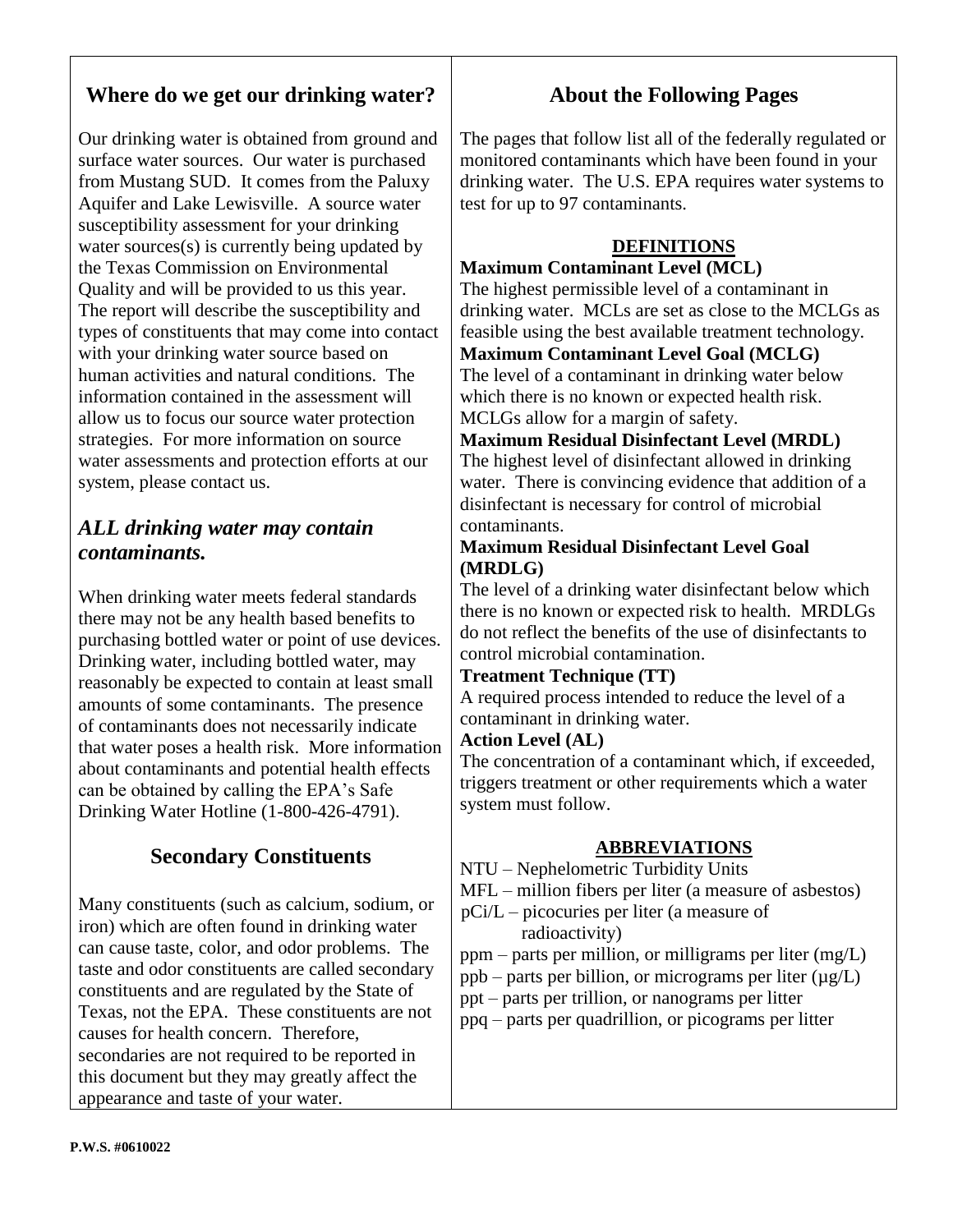#### **Inorganic Contaminants**

| Year | Contaminant                                                                                            | Average<br>Level | Minimum<br>Level | Maximum<br>Level | <b>MCL</b>     | <b>MCLG</b>      | Source of Contaminant                                                                                                               |  |  |  |
|------|--------------------------------------------------------------------------------------------------------|------------------|------------------|------------------|----------------|------------------|-------------------------------------------------------------------------------------------------------------------------------------|--|--|--|
| 2011 | * Arsenic<br>(ppb)                                                                                     | 0.423            | 0.325            | 0.529            | 10             | $\mathbf{0}$     | Erosion of natural deposits; runoff<br>from orchards; runoff from glass and<br>electronics production wastes.                       |  |  |  |
|      | * The arsenic value was effective January 23, 2006. In the event of a violation, you will be notified. |                  |                  |                  |                |                  |                                                                                                                                     |  |  |  |
| 2011 | Barium<br>(ppm)                                                                                        | 0.0153           | 0.00965          | 0.03             | $\overline{c}$ | 2                | Discharge of drilling wastes,<br>discharge from metal refineries;<br>erosion of natural deposits.                                   |  |  |  |
| 2011 | Chromium<br>(ppm)                                                                                      | 3.27             | 0.588            | 5.55             | 100            | 100              | Discharge from steel and pulp mills;<br>erosion of natural deposits.                                                                |  |  |  |
| 2011 | Fluoride<br>(ppm)                                                                                      | 0.40             | 0.23             | 0.91             | $\overline{4}$ | $\overline{4}$   | Erosion of natural deposits; water<br>additive which promotes strong teeth;<br>discharge from fertilizer and<br>aluminum factories. |  |  |  |
| 2011 | Nitrate<br>(ppm)                                                                                       | 0.39             | 0.39             | 0.39             | 10             | 10               | Runoff from fertilizer use; leaching<br>from septic tanks, sewage; erosion of<br>natural deposits.                                  |  |  |  |
| 2011 | Selenium<br>(ppb)                                                                                      | 0.570            | $\Omega$         | 0.871            | 50             | 50               | Discharge from petroleum and metal<br>refineries; erosion of natural deposits;<br>discharge from mines.                             |  |  |  |
| 2011 | Thallium<br>(ppb)                                                                                      | 0.0875           | $\overline{0}$   | 0.141            | 2              | 0.5              | Leaching from ore-processing sites;<br>discharge from electronics, glass,<br>and drug factories.                                    |  |  |  |
| 2011 | Combined<br>Radium<br>226&228<br>(pCi/L)                                                               |                  |                  |                  | 5              | $\boldsymbol{0}$ | Erosion of natural deposits.                                                                                                        |  |  |  |

**Organic Contaminants** TESTING WAIVED, NOT REPORTED, OR NONE DETECTED

#### **Maximum Residual Disinfectant Level**

| Year | Disinfectant             | Average<br>Level | Minimum<br>evel | Maximum<br>Level  | <b>MRDL</b> | MRDLG | Source of Disinfectant                   |
|------|--------------------------|------------------|-----------------|-------------------|-------------|-------|------------------------------------------|
| 2011 | <b>Chlorine</b><br>(ppm) |                  | 0.50            | 4.00 <sub>1</sub> | 4.00        | 4.00  | Disinfectant used to control<br>microbes |

#### **Disinfection Byproducts**

| Year | Contaminant                      | Average | Minimum | Maximum | MCL | Unit of | Source of Contaminant                        |
|------|----------------------------------|---------|---------|---------|-----|---------|----------------------------------------------|
|      |                                  | Level   | Level   | Level   |     | Measure |                                              |
| 2010 | <b>Total Haloacetic</b><br>Acids | 12.3    | 12.3    | 12.3    | 60  | ppb     | Byproduct of drinking water<br>disinfection. |
| 2010 | Total<br>Trihalomethanes         | 17.8    | 17.8    | 17.8    | 80  | ppb     | Byproduct of drinking water<br>disinfection. |

#### **Unregulated Initial Distribution System Evaluation for Disinfecton Byproducts** WAIVED OR NOT YET SAMPLED

#### **Unregulated Contaminants**

| Bromoform, chloroform, dichlorobromomethane, and dibromochloromethane are disinfection byproducts. There is no maximum<br>contaminant level for these chemicals at the entry point to distribution. |                      |       |                |       |         |                                              |  |  |
|-----------------------------------------------------------------------------------------------------------------------------------------------------------------------------------------------------|----------------------|-------|----------------|-------|---------|----------------------------------------------|--|--|
| Minimum<br>Maximum<br>Source of Contaminant<br>Year<br>Contaminant<br>Unit of<br>Average                                                                                                            |                      |       |                |       |         |                                              |  |  |
|                                                                                                                                                                                                     |                      | Level | Level          | Level | Measure |                                              |  |  |
| 2011                                                                                                                                                                                                | <b>Bromoform</b>     | 0.36  | $\overline{0}$ | 1.44  | ppb     | Byproduct of drinking water<br>disinfection. |  |  |
| 2011                                                                                                                                                                                                | Dibromochloromethane | 0.41  |                | 1.64  | ppb     | Byproduct of drinking water<br>disinfection. |  |  |